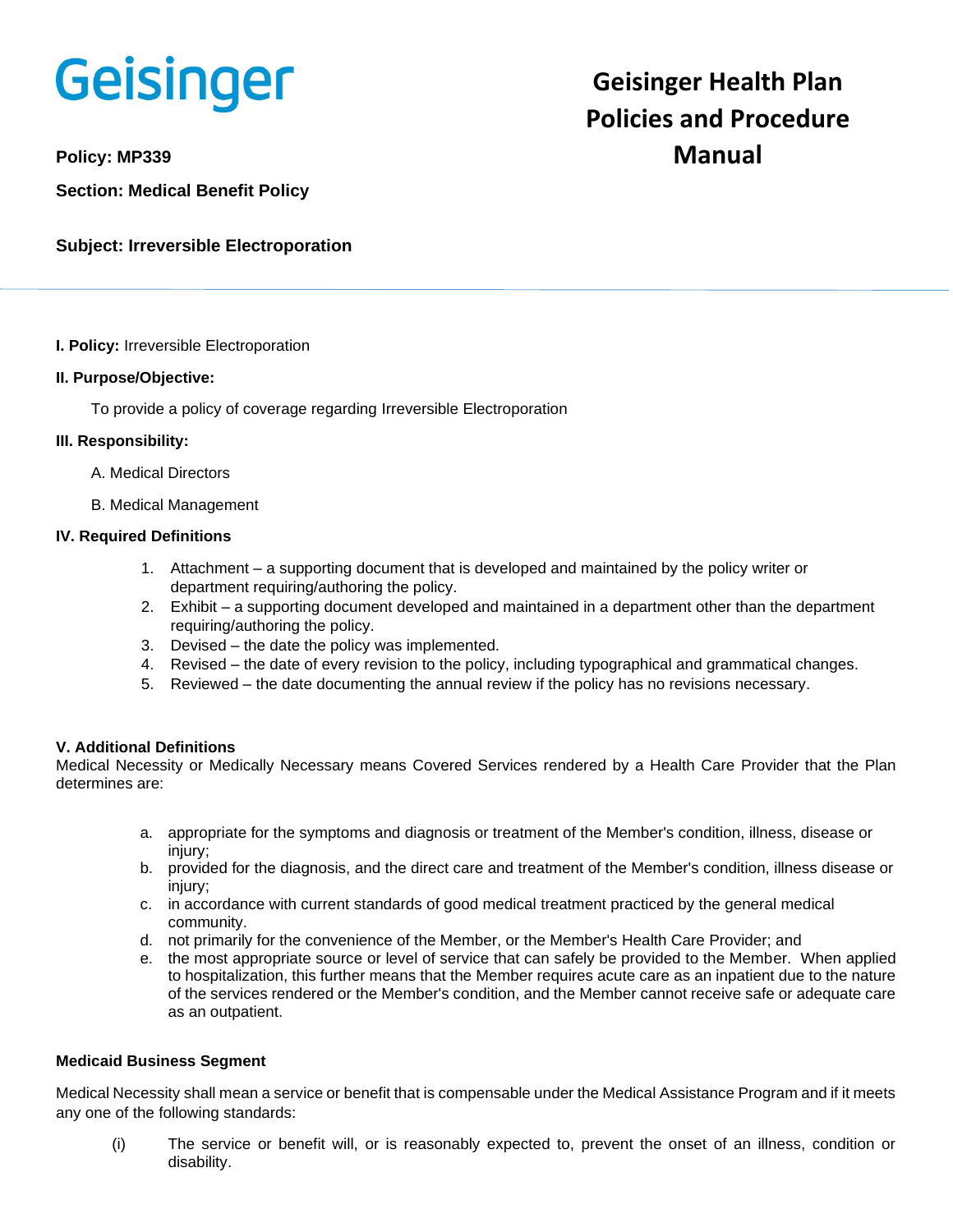- (ii) The service or benefit will, or is reasonably expected to, reduce or ameliorate the physical, mental or development effects of an illness, condition, injury or disability.
- (iii) The service or benefit will assist the Member to achieve or maintain maximum functional capacity in performing daily activities, taking into account both the functional capacity of the Member and those functional capacities that are appropriate for members of the same age.

**DESCRIPTION:** Irreversible electroporation (IRE) also known as the NanoKnife® System, is a surgical method used to destroy soft tissue through non-thermal ablation. IRE employs direct-current electrical fields applied to soft tissue. When the high energy level electrical field is applied long enough, it permanently damages the tissue by creating small holes referred to as nanopores or micropores in the cell membranes of the tissue. These holes cause the cell to become more porous, which results in the death of the cell. IRE has been studied in the ablation of pancreatic adenocarcinoma, lung cancer, thyroid cancer, renal and liver lesions, prostate cancer and uveal melanoma.

**EXCLUSIONS:** The Plan does NOT provide coverage for Irreversible Electroporation for any indication because it is considered **experimental, investigational or unproven.** The Geisinger Technology Assessment Committee evaluated this technology and concluded that there is insufficient evidence in the peer-reviewed published medical literature to establish the effectiveness of this test on health outcomes when compared to established tests or technologies.

**Note: A complete description of the process by which a given technology or service is evaluated and determined to be experimental, investigational or unproven is outlined in MP 15 - Experimental Investigational or Unproven Services or Treatment.**

# **CODING ASSOCIATED WITH: Irreversible Electroporation**

*The following codes are included below for informational purposes and may not be all inclusive. Inclusion of a procedure or device code(s) does not constitute or imply coverage nor does it imply or guarantee provider reimbursement. Coverage is determined by the member specific benefit plan document and any applicable laws regarding coverage of specific services. Please note that per Medicare coverage rules, only specific CPT/HCPCS Codes may be covered for the Medicare Business Segment. Please consult the CMS website at www.cms.gov or the local Medicare Administrative Carrier (MAC) for more information on Medicare coverage and coding requirements.*

- 0600T Ablation, irreversible electroporation; 1 or more tumors per organ, including imaging guidance, when performed, percutaneous
- 0601T Ablation, irreversible electroporation; 1 or more tumors, including fluoroscopic and ultrasound guidance, when performed, open
- 32999 Unlisted procedure, lungs and pleura
- 47399 Unlisted procedure, liver
- 48999 Unlisted procedure, pancreas
- 53899 Unlisted procedure, urinary system

Current Procedural Terminology (CPT®) © American Medical Association: Chicago, IL

### **LINE OF BUSINESS:**

**Eligibility and contract specific benefits, limitations and/or exclusions will apply. Coverage statements found in the line of business specific benefit document will supersede this policy. For Medicare, applicable LCD's and NCD's will supercede this policy. For PA Medicaid Business segment, this policy applies as written.**

### **REFERENCES:**

Wendler JJ, Ganzer R, Hadaschik B, et al. Why we should not routinely apply irreversible electroporation as an alternative curative treatment modality for localized prostate cancer at this stage. World J Urol 2017;35(1):11-20. PMID:27147512.

Wendler JJ, Pech M, Fischbach F, et al. Initial assessment of the efficacy of irreversible electroporation in the focal treatment of localized renal cell carcinoma with delayed-interval kidney tumor resection (Irreversible Electroporation of Kidney Tumors Before Partial Nephrectomy [IRENE] Trial-An ablate-and resect pilot study). Urology 2018; 114:224-232. PMID:29305201

Canvasser NE, Sorokin I, Lay AH, et al. Irreversible electroporation of small renal masses: suboptimal oncologic efficacy in an early series. World J Urol. 2017;35(10):1549-1555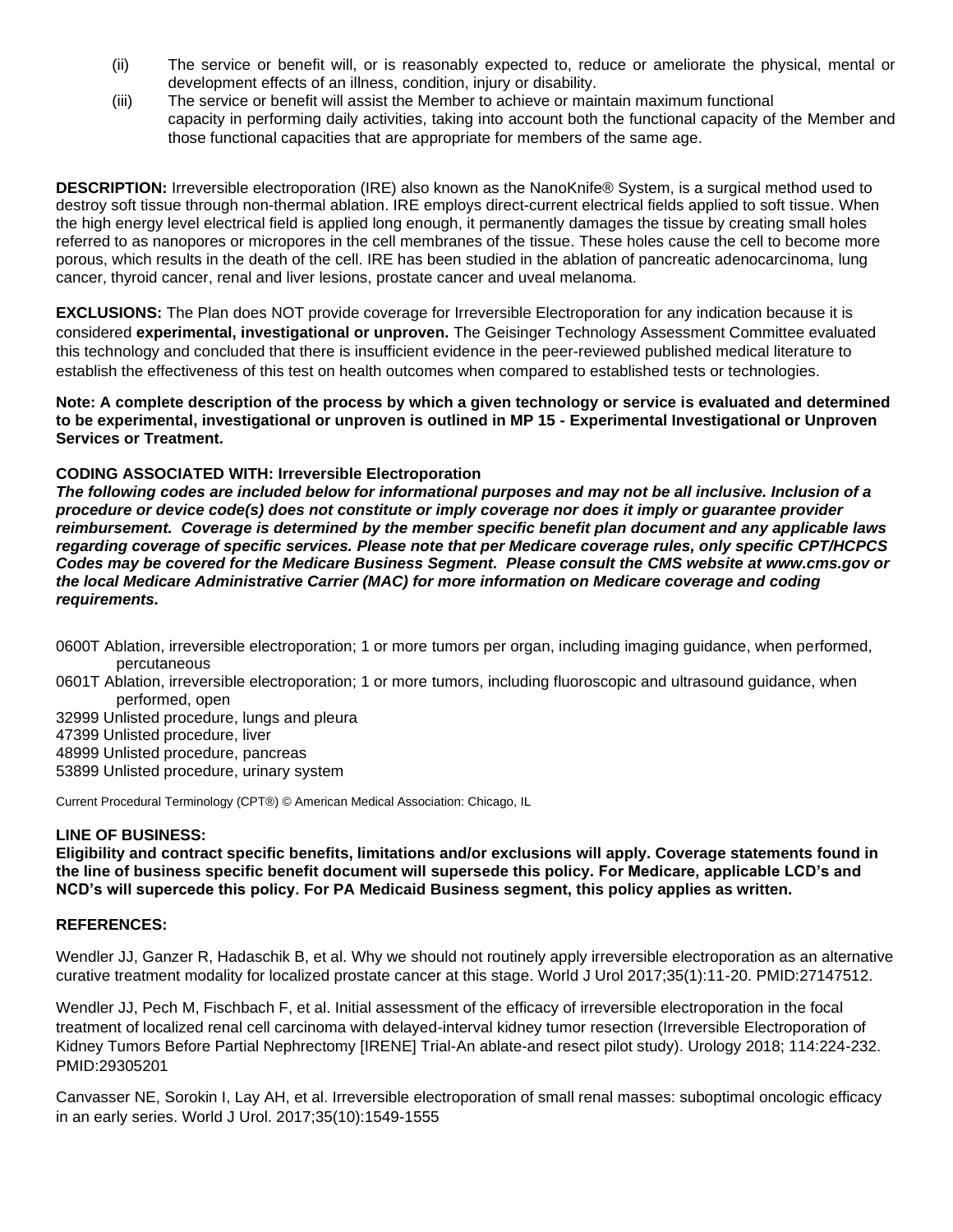Zimmerman A, Grand D, Charpentier KP Irreversible electroporation of hepatocellular carcinoma: patient selection and perspectives. J Hepatocell Carcinoma. 2017;13(4):49-58

Scheffer HJ, Vroomen LG, de Jong MC, et al. Ablation of locally advanced pancreatic cancer with percutaneous irreversible electroporation: results of the phase I/II PANFIRE study. Radiology. 2017;282(2):585-597.

Moris D, Machairas N, Tsilmigras DI, et al. Systematic review of surgical and percutaneous irreversible electroporation in the treatment of locally advanced pancreatic cancer. Ann Surg Oncol 2019;26(6):1657-1668.

Narayanan G, Hosein PJ, Beulaygue IC, et al. Percutaneous image-guided irreversible electroporation for the treatment of unresectable, locally advanced pancreatic adenocarcinoma. J Vasc Interv Radiol. 2017;28(3):342-348

Scheffer HJ, Vroomen LG, Nielsen K, et al. Colorectal liver metastatic disease: efficacy of irreversible electroporation--a single arm phase II clinical trial (COLDFIRE-2 trial). BMC Cancer 2015;15: 772

Lyu T, Wang X, Su Z, et al. Irreversible electroporation in primary and metastatic hepatic malignancies: A review. Medicine (Baltimore). 2017;96 (17): e6386

Valerio M, Dickinson L, Ali A et al. Nanoknife® Electroporation Ablation Trial: A prospective development study investigating focal irreversible electroporation for localized prostate cancer. J Urol 2017;197 (3 Pt 1):647-654.

Dong S, Wang H, Zhao Y, Sun Y, Yao C. First human trial of high-frequency irreversible electroporation therapy for prostate cancer. Technol Cancer Res Treat. 2018; 1(17). PMID:30045668.

Blazevski A, Schelterma MJ, Yuen B, et al. Oncological and quality-of-life outcomes following focal irreversible electroporation as primary treatment for localized prostate cancer: A biopsy-monitored prospective cohort. Eur Urol Oncol 2019; S2588-9311 (19)30057-4

Ganzer R, Arthanareeswaran VKA, Ahmed HU, et al. Which technology to select for primary focal treatment of prostate cancer? European Section of Urotechnology (ESUT) position statement. Prostate Cancer Prostatic Dis 2018;21(2):175- 186. PMID

National Comprehensive Cancer Network. NCCN Clinical practice guideline: Pancreatic adenocarcinoma. V 1.2020

National Comprehensive Cancer Network. NCCN Clinical practice guideline. Kidney cancer. v 1.2021.

National Comprehensive Cancer Network. NCCN Clinical practice guideline. Hepatobiliary cancers. v 5.2020.

Hayes, Inc. Health Technology Assessment. NanoKnife® system for irreversible electroporation treatment of primary and metastatic liver tumors. Published September 15, 2016. Updated September 18, 2018.

Flak RV, Stender MT, Jensen TM, et al. Treatment of locally advanced pancreatic cancer with irreversible electroporation - a Danish single center study of safety and feasibility. Scand J Gastroenterol. 2019;54(2):252-258.

Giorgio A, Amendola F, Calvanese A, et al. Ultrasound-guided percutaneous irreversible electroporation of hepatic and abdominal tumors not eligible for surgery or thermal ablation: A western report on safety and efficacy. J Ultrasound. 2019;22(1):53-58.

Liu B, Clark J, Domes T, et al. Percutaneous irreversible electroporation for the treatment of small renal masses: The first Canadian case series. Can Urol Assoc J. 2019 Jan 21

Sugrue A, Vaidya V, Witt C, et al. Irreversible electroporation for catheter-based cardiac ablation: A systematic review of the preclinical experience. J Interv Card Electrophysiol. 2019 Jul 3

Charalambous P, Moris D, Karachaliou G-S, et al. The efficacy and safety of the open approach irreversible electroporation in the treatment of pancreatic cancer: A systematic review. Eur J Surg Oncol. 2020;46(9):1565-1572.

Belfiore MP, Reginelli A, Maggialetti N, et al. Preliminary results in unresectable cholangiocarcinoma treated by CT percutaneous irreversible electroporation: Feasibility, safety and efficacy. Med Oncol. 2020;37(5):45.

This policy will be revised as necessary and reviewed no less than annually.

**Devised:** 7/20

**Revised:**